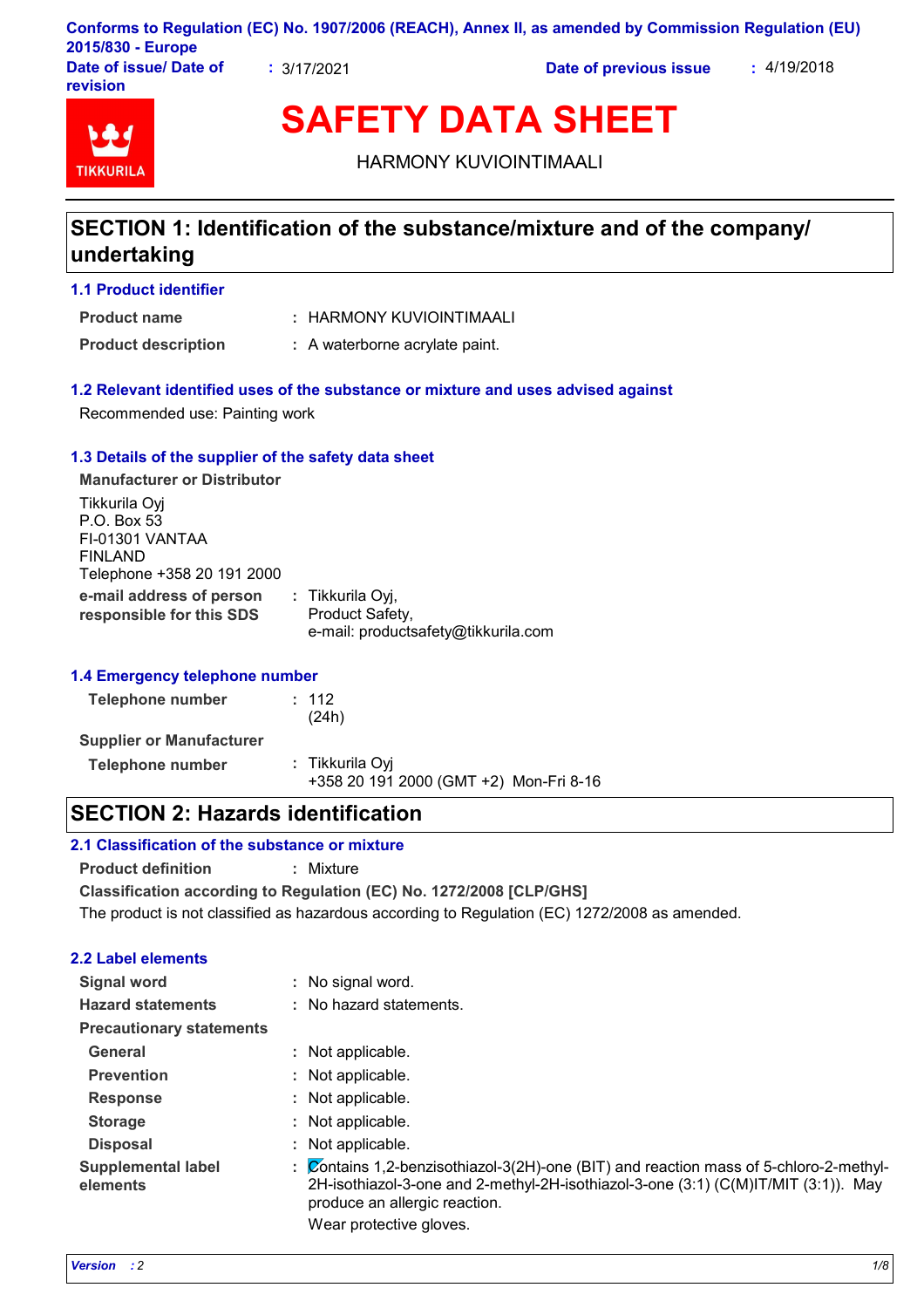*Date of issue/Date of revision 17.03.2021 Date of previous issue 19.04.2018. HARMONY KUVIOINTIMAALI*

#### **Treated articles**

This product contains a biocidal product for the preservation of the product during storage. Contains C(M)IT/MIT (3:1).

#### **2.3 Other hazards**

**Other hazards which do : not result in classification** : None known.

# **SECTION 3: Composition/information on ingredients**

|                                                                                                                           |                                        |               | <b>Classification</b>                                                                                                                                                                                                 |              |
|---------------------------------------------------------------------------------------------------------------------------|----------------------------------------|---------------|-----------------------------------------------------------------------------------------------------------------------------------------------------------------------------------------------------------------------|--------------|
| <b>Product/ingredient</b><br>name                                                                                         | <b>Identifiers</b>                     | $\frac{9}{6}$ | <b>Regulation (EC) No.</b><br>1272/2008 [CLP]                                                                                                                                                                         | <b>Notes</b> |
| $7,2$ -benzisothiazol-3(2H)-one (BIT)                                                                                     | EC: 220-120-9<br>CAS: 2634-33-5        | < 0.05        | Acute Tox. 4, H302<br>Skin Irrit. 2, H315<br>Eye Dam. 1, H318<br>Skin Sens. 1, H317<br>Aquatic Acute 1, H400 (M=1)<br>Aquatic Chronic 2, H411                                                                         |              |
| reaction mass of 5-chloro-2-methyl-<br>2H-isothiazol-3-one and 2-methyl-<br>2H-isothiazol-3-one (3:1) (C(M)IT/<br>MI(3:1) | CAS: 55965-84-9<br>Index: 613-167-00-5 | < 0.001       | Acute Tox. 3, H301<br>Acute Tox. 2, H310<br>Acute Tox. 2, H330<br>Skin Corr. 1C, H314<br>Eye Dam. 1, H318<br>Skin Sens. 1A, H317<br>Aquatic Acute 1, H400 (M=100)<br>Aquatic Chronic 1, H410 (M=100)<br><b>EUH071</b> |              |
|                                                                                                                           |                                        |               | See Section 16 for the full<br>text of the H statements<br>declared above.                                                                                                                                            |              |

There are no additional ingredients present which, within the current knowledge of the supplier, are classified and contribute to the classification of the substance and hence require reporting in this section.

There are no additional ingredients present which, within the current knowledge of the supplier and in the concentrations applicable, are classified as hazardous to health or the environment, are PBTs or vPvBs or have been assigned a workplace exposure limit and hence require reporting in this section.

Occupational exposure limits, if available, are listed in Section 8.

Notes, if applicable, refer to Notes given in Annex VI of 1272/2008/EC.

# **SECTION 4: First aid measures**

#### **4.1 Description of first aid measures**

| General             | : In all cases of doubt, or when symptoms persist, seek medical attention. Show this<br>safety data sheet or label to the doctor if possible.                                                        |
|---------------------|------------------------------------------------------------------------------------------------------------------------------------------------------------------------------------------------------|
| Eye contact         | : Check for and remove any contact lenses. Immediately flush eyes with plenty of<br>lukewarm water, keeping eyelids open. Continue to rinse for at least 15 minutes.                                 |
| <b>Inhalation</b>   | : Remove to fresh air.                                                                                                                                                                               |
| <b>Skin contact</b> | : Wash skin thoroughly with soap and water or use recognized skin cleanser. Do<br>NOT use solvents or thinners.                                                                                      |
| Ingestion           | : If accidentally swallowed rinse the mouth with plenty of water (only if the person is<br>conscious). If significant amounts have been swallowed or if symptoms persist,<br>seek medical attention. |

#### **4.2 Most important symptoms and effects, both acute and delayed**

See Section 11 for more detailed information on health effects and symptoms.

 $\overline{\mathcal{C}}$ ontains:

1,2-benzisothiazol-3(2H)-one (BIT)

reaction mass of 5-chloro-2-methyl-2H-isothiazol-3-one and 2-methyl-2H-isothiazol-3-one (3:1) (C(M)IT/MIT (3:1)) 2-methyl-1,2-benzisothiazol-3(2H)-one May produce an allergic reaction.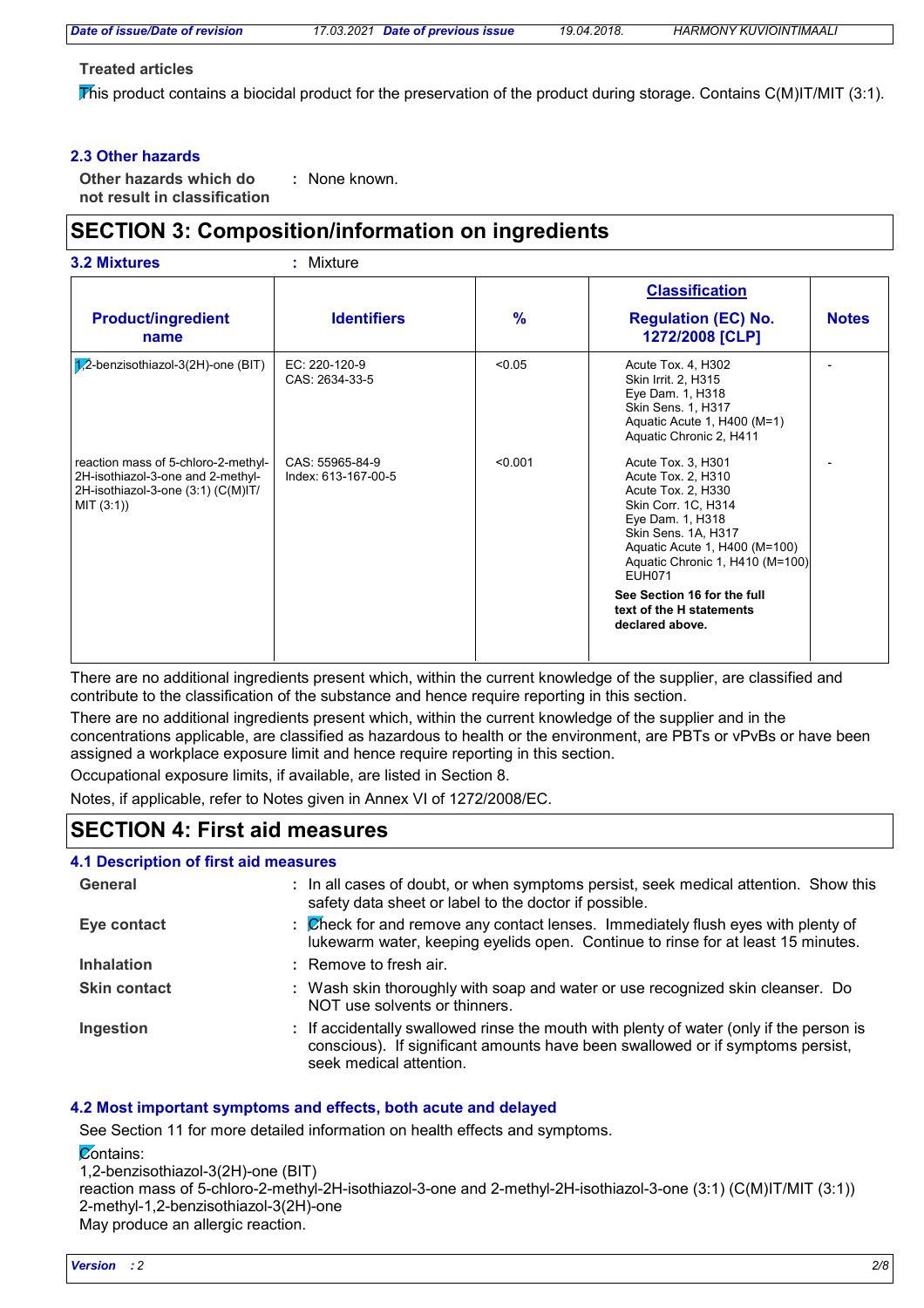#### **4.3 Indication of any immediate medical attention and special treatment needed**

None.

# **SECTION 5: Firefighting measures**

| 5.1 Extinguishing media           |                                                                                                                                                        |
|-----------------------------------|--------------------------------------------------------------------------------------------------------------------------------------------------------|
| Suitable extinguishing<br>media   | : Use an extinguishing agent suitable for the surrounding fire. Recommended:<br>Alcohol resistant foam, CO <sub>2</sub> , powders or water spray/mist. |
| Unsuitable extinguishing<br>media | : Do not use a direct water jet that could spread the fire.                                                                                            |
|                                   |                                                                                                                                                        |

#### **5.2 Special hazards arising from the substance or mixture**

| <b>Hazards from the</b><br>substance or mixture | : This product is not classified as flammable. Fire will produce dense black smoke.<br>Exposure to decomposition products may cause a health hazard.          |
|-------------------------------------------------|---------------------------------------------------------------------------------------------------------------------------------------------------------------|
| <b>Hazardous combustion</b><br>products         | : When exposed to high temperatures, hazardous decomposition products may be<br>produced, such as carbon monoxide and dioxide, smoke, oxides of nitrogen etc. |

#### **5.3 Advice for firefighters**

| Special protective actions<br>for fire-fighters          | Use water spray to keep fire-exposed containers cool. Do not release runoff from<br>fire to drains or watercourses. |
|----------------------------------------------------------|---------------------------------------------------------------------------------------------------------------------|
| <b>Special protective</b><br>equipment for fire-fighters | : Appropriate breathing apparatus may be required.                                                                  |

# **SECTION 6: Accidental release measures**

| <b>6.1 Personal precautions,</b><br>protective equipment and<br>emergency procedures | : Refer to protective measures listed in sections 7 and 8.                                                                                                                                                                                                               |
|--------------------------------------------------------------------------------------|--------------------------------------------------------------------------------------------------------------------------------------------------------------------------------------------------------------------------------------------------------------------------|
| <b>6.2 Environmental</b><br>precautions                                              | : Do not allow to enter drains, water courses or soil.                                                                                                                                                                                                                   |
| 6.3 Methods and materials<br>for containment and<br>cleaning up                      | : Contain and collect spillage with non-combustible, absorbent material e.g. sand,<br>earth, vermiculite or diatomaceous earth and place in container for disposal<br>according to local regulations. Preferably clean with water or detergent. Avoid using<br>solvents. |
| 6.4 Reference to other<br><b>sections</b>                                            | : See Section 1 for emergency contact information.<br>See Section 13 for additional waste treatment information.                                                                                                                                                         |

# **SECTION 7: Handling and storage**

| 7.1 Precautions for safe<br>handling                                                 | : Avoid contact with skin and eyes. Avoid breathing vapor. Avoid inhalation of dust<br>from sanding. See Section 8 for information on appropriate personal protective<br>equipment. Eating, drinking and smoking should be prohibited in areas where this<br>material is handled and stored. Wash hands before breaks and immediately after<br>handling the product.                                                                           |
|--------------------------------------------------------------------------------------|------------------------------------------------------------------------------------------------------------------------------------------------------------------------------------------------------------------------------------------------------------------------------------------------------------------------------------------------------------------------------------------------------------------------------------------------|
| <b>7.2 Conditions for safe</b><br>storage, including any<br><b>incompatibilities</b> | : Store in original container protected from direct sunlight in a dry, cool and well-<br>ventilated area, away from incompatible materials (see Section 10) and food and<br>drink. Keep container tightly closed. Containers that have been opened must be<br>carefully resealed and kept upright to prevent leakage. Recommended storage<br>temperature is +5°C +25°C. Do not allow to freeze. Store in accordance with local<br>regulations. |
| 7.3 Specific end use(s)                                                              | : None.                                                                                                                                                                                                                                                                                                                                                                                                                                        |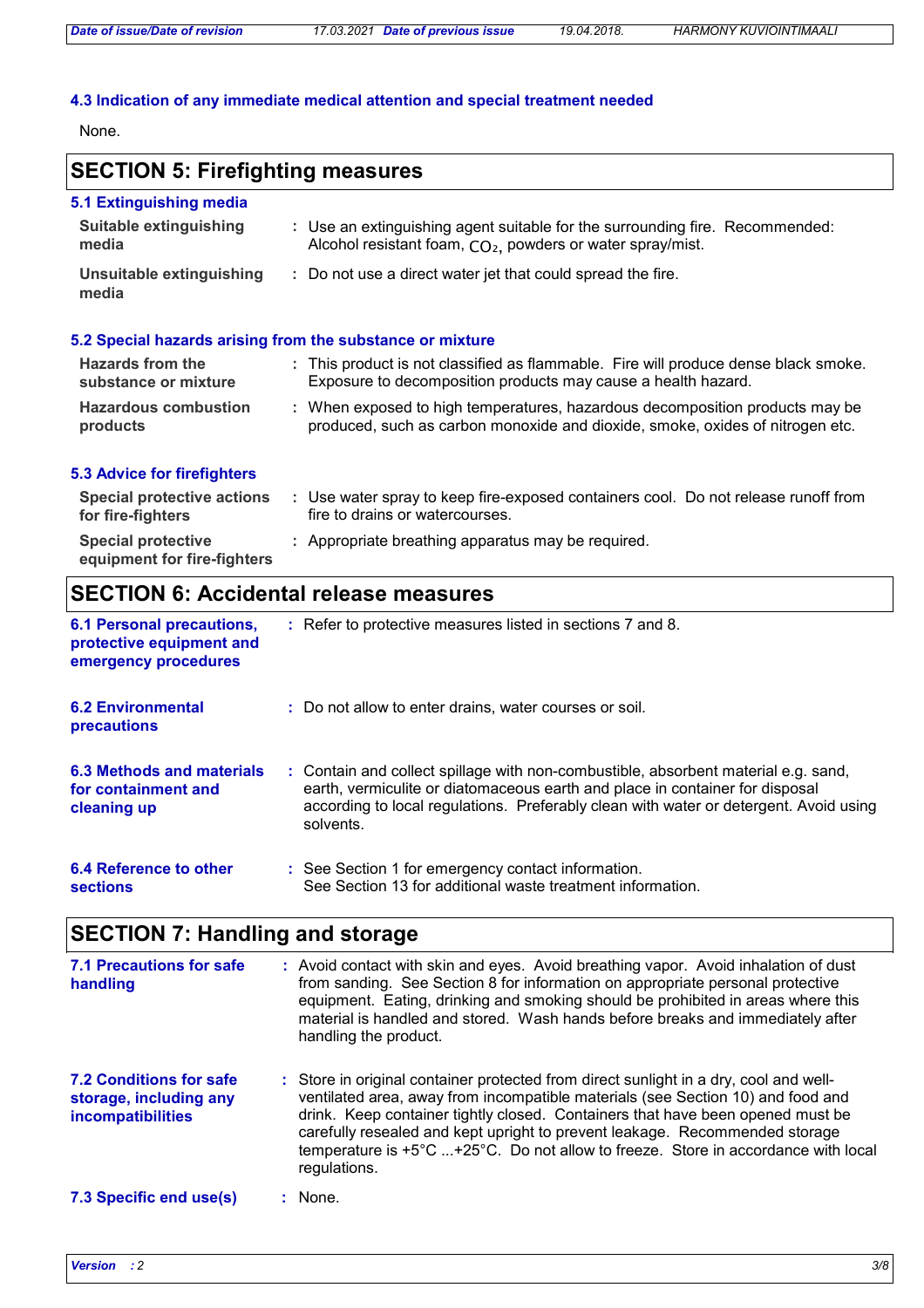## **SECTION 8: Exposure controls/personal protection**

#### **8.1 Control parameters**

No exposure limit value known. **Occupational exposure limits**

**Recommended monitoring procedures**

: If this product contains ingredients with exposure limits, personal, workplace atmosphere or biological monitoring may be required to determine the effectiveness of the ventilation or other control measures and/or the necessity to use respiratory protective equipment.

#### **DNELs/DMELs**

No DNELs/DMELs available.

**PNECs**

No PNECs available.

#### **8.2 Exposure controls**

**Appropriate engineering controls**

Provide adequate ventilation. Comply with the health and safety at work laws.

#### **Individual protection measures**

| <b>Eye/face protection</b>    | : Safety eyewear should be used when there is a likelihood of exposure.                                                                                                                                                                                                                                                                                                                    |
|-------------------------------|--------------------------------------------------------------------------------------------------------------------------------------------------------------------------------------------------------------------------------------------------------------------------------------------------------------------------------------------------------------------------------------------|
| <b>Hand protection</b>        | : Wear protective gloves. Gloves should be replaced regularly and if there is any<br>sign of damage to the glove material. The instructions and information provided by<br>the glove manufacturer on use, storage, maintenance and replacement must be<br>followed.<br>Recommended glove material (EN374):<br>> 8 hours (breakthrough time): nitrile rubber<br>Not recommended: PVA gloves |
| <b>Skin protection</b>        | : Wear appropriate personal protective clothing to prevent skin contact.                                                                                                                                                                                                                                                                                                                   |
| <b>Respiratory protection</b> | : A respirator is not needed under normal and intended conditions of product use.<br>Wear a respirator with type P2 filter during sanding (EN149:2001). Be sure to use<br>an approved/certified respirator or equivalent. Check that mask fits tightly and<br>change filter regularly.                                                                                                     |

# **SECTION 9: Physical and chemical properties**

#### **9.1 Information on basic physical and chemical properties**

| <b>Appearance</b>                                      |                                                                                            |
|--------------------------------------------------------|--------------------------------------------------------------------------------------------|
| <b>Physical state</b>                                  | : Liquid.                                                                                  |
| Color                                                  | : Various                                                                                  |
| Odor                                                   | $:$ Mild.                                                                                  |
| <b>Odor threshold</b>                                  | : Not relevant for the hazard assessment of the product.                                   |
| рH                                                     | : Not relevant for the hazard assessment of the product.                                   |
| Melting point/freezing point                           | $: 0^{\circ}$ C (water)                                                                    |
| Initial boiling point and<br>boiling range             | $: 100^{\circ}$ C (water)                                                                  |
| <b>Flash point</b>                                     | : $>100 °C$                                                                                |
| <b>Evaporation rate</b><br>Flammability (solid, gas)   | : Not relevant due to the nature of the product.<br>: Not applicable. Product is a liquid. |
| <b>Upper/lower flammability or</b><br>explosive limits | : No flammable ingredients present.                                                        |
| Vapor pressure                                         | : 3.2 kPa [room temperature] (water)                                                       |
| <b>Vapor density</b>                                   | Not relevant for the hazard assessment of the product.                                     |
| <b>Density</b>                                         | 1.03 g/cm <sup>3</sup><br>÷.                                                               |
| Solubility(ies)                                        | Miscible in water.                                                                         |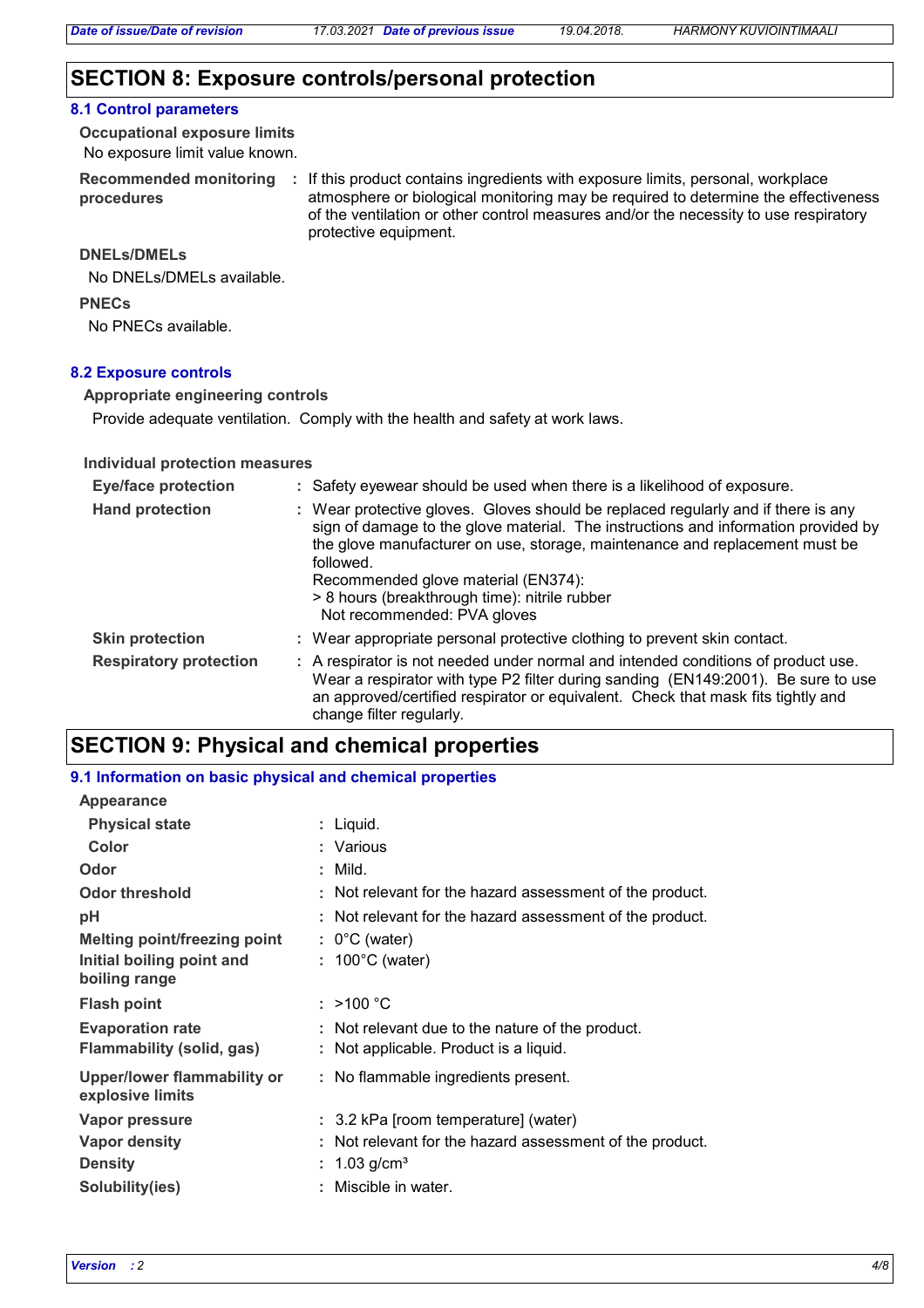| Date of issue/Date of revision                             | 17.03.2021 Date of previous issue                        | 19.04.2018. | <b>HARMONY KUVIOINTIMAALI</b> |
|------------------------------------------------------------|----------------------------------------------------------|-------------|-------------------------------|
| Partition coefficient: n-octanol/: Not available.<br>water |                                                          |             |                               |
| <b>Auto-ignition temperature</b>                           | : Not relevant due to the nature of the product.         |             |                               |
| <b>Decomposition temperature</b>                           | : Not relevant for the hazard assessment of the product. |             |                               |
| <b>Viscosity</b>                                           | : Not relevant for the hazard assessment of the product. |             |                               |
| <b>Explosive properties</b>                                | : No explosive ingredients present.                      |             |                               |
| <b>Oxidizing properties</b>                                | : No oxidizing ingredients present.                      |             |                               |

#### **9.2 Other information**

 $\mathsf{r}$ 

No additional information.

| <b>SECTION 10: Stability and reactivity</b>       |  |                                                                                                                                                               |
|---------------------------------------------------|--|---------------------------------------------------------------------------------------------------------------------------------------------------------------|
| <b>10.1 Reactivity</b>                            |  | $\therefore$ See Section 10.5.                                                                                                                                |
| <b>10.2 Chemical stability</b>                    |  | : Stable under recommended storage and handling conditions (see Section 7).                                                                                   |
| <b>10.3 Possibility of</b><br>hazardous reactions |  | : Under normal conditions of storage and use, hazardous reactions will not occur.                                                                             |
| <b>10.4 Conditions to avoid</b>                   |  | : Avoid extreme heat and freezing.                                                                                                                            |
| 10.5 Incompatible materials                       |  | : Keep away from the following materials to prevent strong exothermic reactions:<br>oxidizing agents<br>strong acids<br>strong alkalis                        |
| <b>10.6 Hazardous</b><br>decomposition products   |  | : When exposed to high temperatures, hazardous decomposition products may be<br>produced, such as carbon monoxide and dioxide, smoke, oxides of nitrogen etc. |

# **SECTION 11: Toxicological information**

#### **11.1 Information on toxicological effects**

There is no testdata available on the product itself.

The product is not classified as hazardous according to Regulation (EC) 1272/2008 as amended.

Long term exposure by inhalation may cause respiratory tract irritation. Prolonged or repeated contact can defat the skin and lead to irritation, cracking and/or dermatitis.

**Acute toxicity Irritation/Corrosion Sensitization** Not classified. Not classified.

**Not classified.** 

The product contains sensitizing substances mentioned in sections 2 and 3.

**Mutagenicity**

Not classified.

**Carcinogenicity**

Not classified.

**Reproductive toxicity**

Not classified.

**Teratogenicity**

Not classified.

**Specific target organ toxicity (single exposure)**

Not classified.

**Specific target organ toxicity (repeated exposure)**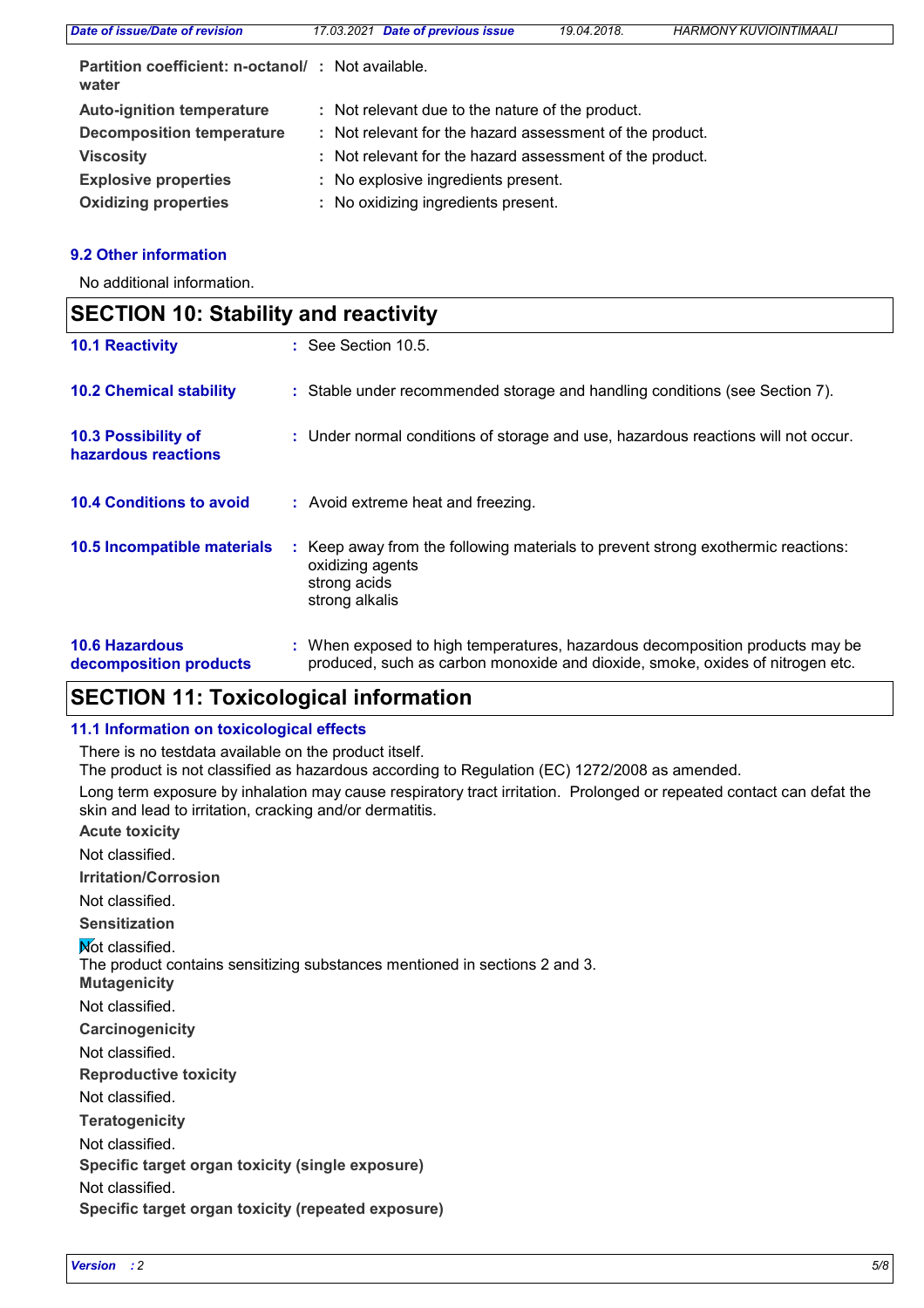*Date of issue/Date of revision 17.03.2021 Date of previous issue 19.04.2018. HARMONY KUVIOINTIMAALI*

Not classified.

**Aspiration hazard**

Not classified.

# **SECTION 12: Ecological information**

Ecological testing has not been conducted on this product. Do not allow to enter drains, water courses or soil.

The product is not classified as environmentally hazardous according to Regulation (EC) 1272/2008.

#### **12.1 Toxicity**

| <b>Product/ingredient name</b>               | <b>Result</b>        | <b>Species</b>               | <b>Exposure</b> |
|----------------------------------------------|----------------------|------------------------------|-----------------|
| $ \chi$ 2-benzisothiazol-3(2H)-<br>one (BIT) | Acute EC50 0.36 mg/l | Algae - Skeletonema costatum | 72 hours        |
|                                              | Acute LC50 0.74 mg/l | Fish                         | 96 hours        |

#### **12.2 Persistence and degradability**

| <b>Product/ingredient name</b>                                                                                                    | <b>Aquatic half-life</b> | <b>Photolysis</b> | <b>Biodegradability</b> |
|-----------------------------------------------------------------------------------------------------------------------------------|--------------------------|-------------------|-------------------------|
| Feaction mass of 5-chloro-<br> 2-methyl-2H-isothiazol-<br>3-one and 2-methyl-2H-<br>$isothiazol-3-one(3:1)(C(M))$<br> IT/MIT(3:1) | -                        |                   | Readily                 |

**12.3 Bioaccumulative potential :** No specific data.

#### **12.4 Mobility in soil**

| Soil/water partition<br><b>coefficient (Koc)</b> | : Not available. |
|--------------------------------------------------|------------------|
| <b>Mobility</b>                                  | : Not available. |

#### **12.5 Results of PBT and vPvB assessment**

This mixture does not contain any substances that are assessed to be a PBT or a vPvB.

| 12.6 Other adverse effects | Not available. |
|----------------------------|----------------|
|----------------------------|----------------|

### **SECTION 13: Disposal considerations**

#### **13.1 Waste treatment methods**

**Product**

- **Methods of disposal :**
	- Remove as much product as possible from the tools before cleaning. Liquid residue must not be emptied into drains or sewage system, but handled in accordance with national regulations. Product residues should be left at special companies which have permission for gathering this kind of wastes.

**European waste catalogue (EWC)**

| Waste code | <b>Waste designation</b>                                       |
|------------|----------------------------------------------------------------|
| 08 01 12   | waste paint and varnish other than those mentioned in 08 01 11 |

If this product is mixed with other wastes, the original waste product code may no longer apply and the appropriate code should be assigned. For further information, contact your local waste authority.

#### **Packaging**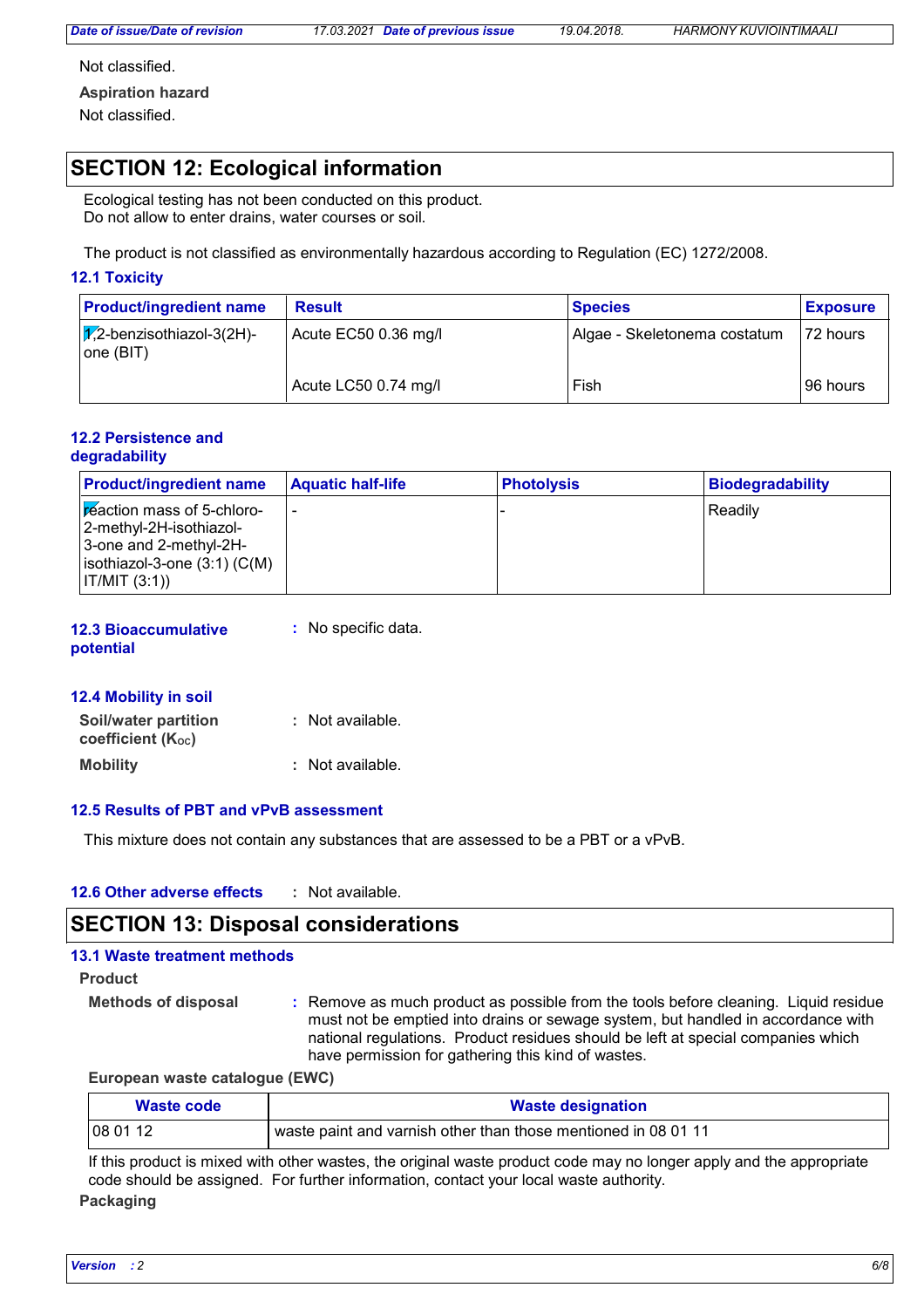| $\begin{array}{c} \n\mathbf{A} \mathbf{F} \mathbf{A} \mathbf{F} \mathbf{A} \mathbf{F} \mathbf{A} \mathbf{F} \mathbf{A} \mathbf{F} \mathbf{F} \mathbf{F} \mathbf{F} \mathbf{F} \mathbf{F} \mathbf{F} \mathbf{F} \mathbf{F} \mathbf{F} \mathbf{F} \mathbf{F} \mathbf{F} \mathbf{F} \mathbf{F} \mathbf{F} \mathbf{F} \mathbf{F} \mathbf{F} \mathbf{F} \mathbf{F} \mathbf{F} \mathbf{F} \mathbf{F} \mathbf{F} \mathbf{F} \$ |                                                                                                 |             |                               |  |
|-------------------------------------------------------------------------------------------------------------------------------------------------------------------------------------------------------------------------------------------------------------------------------------------------------------------------------------------------------------------------------------------------------------------------|-------------------------------------------------------------------------------------------------|-------------|-------------------------------|--|
| <b>Special precautions</b>                                                                                                                                                                                                                                                                                                                                                                                              | : No additional information.                                                                    |             |                               |  |
| <b>Methods of disposal</b>                                                                                                                                                                                                                                                                                                                                                                                              | : Empty packaging should be recycled or disposed of in accordance with national<br>regulations. |             |                               |  |
| Date of issue/Date of revision                                                                                                                                                                                                                                                                                                                                                                                          | 17.03.2021 Date of previous issue                                                               | 19.04.2018. | <b>HARMONY KUVIOINTIMAALI</b> |  |
|                                                                                                                                                                                                                                                                                                                                                                                                                         |                                                                                                 |             |                               |  |

# **SECTION 14: Transport information**

This product is not regulated for carriage according to ADR/RID, IMDG, IATA.

|                                                | <b>ADR/RID</b>               | <b>IMDG</b>              | <b>IATA</b>    |
|------------------------------------------------|------------------------------|--------------------------|----------------|
| 14.1 UN number                                 | Not regulated.               | Not regulated.           | Not regulated. |
| 14.2 UN proper<br>shipping name                | $\overline{\phantom{a}}$     | $\overline{\phantom{a}}$ |                |
| <b>14.3 Transport</b><br>hazard class(es)      | $\qquad \qquad \blacksquare$ | $\qquad \qquad$          |                |
| 14.4 Packing<br>group                          |                              | -                        |                |
| 14.5<br><b>Environmental</b><br><b>hazards</b> | No.                          | No.                      | No.            |

**user**

**14.6 Special precautions for : Transport within user's premises: always transport in closed containers that are** upright and secure. Ensure that persons transporting the product know what to do in the event of an accident or spillage.

| <b>14.7 Transport in bulk</b> |  |
|-------------------------------|--|
| according to IMO              |  |
| <b>instruments</b>            |  |

# **SECTION 15: Regulatory information**

**:** Not available.

**15.1 Safety, health and environmental regulations/legislation specific for the substance or mixture EU Regulation (EC) No. 1907/2006 (REACH)**

| <b>Other EU regulations</b>                      |                                                                                                 |
|--------------------------------------------------|-------------------------------------------------------------------------------------------------|
| <b>Europe inventory</b>                          | $\mathcal{A}$ R least one component is not listed.                                              |
| <b>VOC Directive</b>                             | : This product is in scope of Directive 2004/42/CE.                                             |
| <b>15.2 Chemical Safety</b><br><b>Assessment</b> | : This product contains substances for which Chemical Safety Assessments are still<br>required. |

# **SECTION 16: Other information**

| $\mathbb{Z}$                         | Indicates information that has changed from previously issued version.                                                                                                                                                                                                                                                                                                                                                                                      |
|--------------------------------------|-------------------------------------------------------------------------------------------------------------------------------------------------------------------------------------------------------------------------------------------------------------------------------------------------------------------------------------------------------------------------------------------------------------------------------------------------------------|
| <b>Abbreviations and</b><br>acronyms | $\therefore$ ATE = Acute Toxicity Estimate<br>CLP = Classification, Labelling and Packaging Regulation [Regulation (EC) No.<br>1272/2008]<br>DMEL = Derived Minimal Effect Level<br>DNEL = Derived No Effect Level<br>EUH statement = CLP-specific Hazard statement<br>PBT = Persistent, Bioaccumulative and Toxic<br>PNEC = Predicted No Effect Concentration<br><b>RRN = REACH Registration Number</b><br>vPvB = Very Persistent and Very Bioaccumulative |
|                                      | Procedure used to derive the classification according to Regulation (EC) No. 1272/2008 [CLP/GHS]                                                                                                                                                                                                                                                                                                                                                            |

#### **Classification Justification**

Not classified.